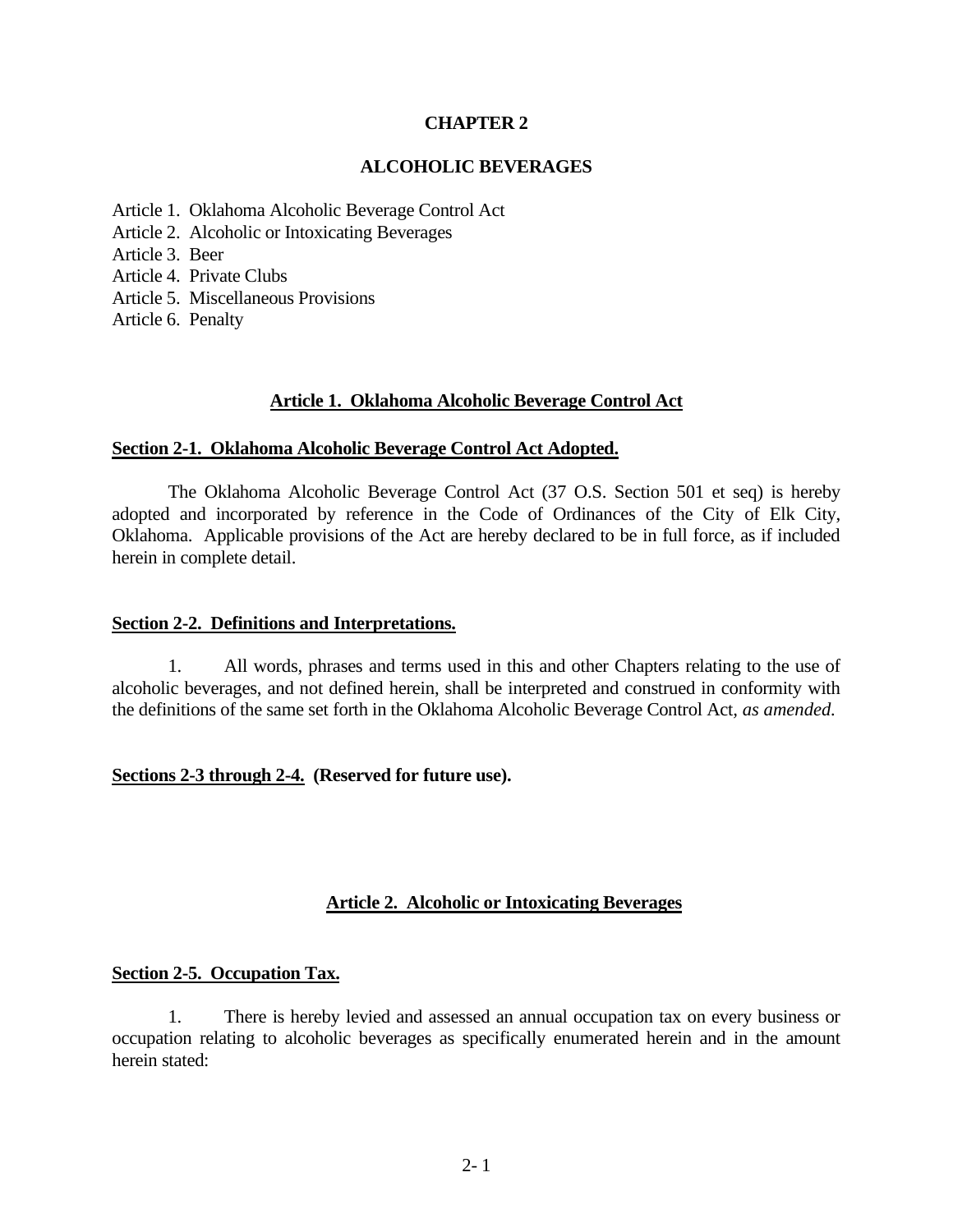| a.             | <b>Brewer</b>                | \$1,250.00 |
|----------------|------------------------------|------------|
| b.             | Oklahoma Brewer              | \$125.00   |
| $\mathbf{c}$ . | Distiller                    | \$3,125.00 |
| d.             | Winemaker                    | \$625.00   |
| e.             | Oklahoma Winemaker           | \$75.00    |
| f.             | Wholesaler                   | \$3,500.00 |
| g.             | Class B Wholesaler           | \$625.00   |
| h.             | Rectifier                    | \$3,125.00 |
| i.             | Package Store Retailer       | \$905.00   |
| j.             | Mixed Beverage               | \$905.00   |
| k.             | On premise Beer & Wine       | \$500.00   |
| 1.             | Special Event/Day            | \$55.00    |
| m.             | <b>Brew Pub</b>              | \$905.00   |
| n.             | Caterer                      | \$905.00   |
| 0.             | Mixed Beverage/Caterer Combo | \$1,250.00 |
| p.             | On Premise Beer              | \$50.00    |
| q.             | <b>Retail Wine</b>           | \$500.00   |
| r.             | <b>Retail Beer</b>           | \$500.00   |
|                |                              |            |

2. The occupation tax for those service organizations which are exempt under Section 501(c)(19) of the Internal Revenue Code for mixed beverage license shall be five hundred dollars (\$500.00) per year.

3. If a brewer or Class B wholesaler also holds a license from the state to manufacture or wholesale any nonintoxicating malt beverage, then the occupation tax for such brewer or Class B wholesaler shall be reduced by seventy-five percent (75%).

## **Section 2-6. Payment Required; Penalty.**

1. Any State license originally entering upon any occupation herein listed shall pay the tax therefore at the office of the City Clerk on or before the date upon which he enters upon such occupation. Said licensee shall provide a copy of his current State license before payment of an occupation tax will be accepted. Thereafter, the licensee shall pay the tax annually on or before the first day of April.

2. The occupation tax subject to this ordinance shall be prorated on a monthly basis for the year in which an occupation begins operations.

3. Upon payment of the said occupation tax, the City Clerk shall issue a receipt to said State licensee, which said licensee shall post in a conspicuous place on the premises wherein he carries on his occupation.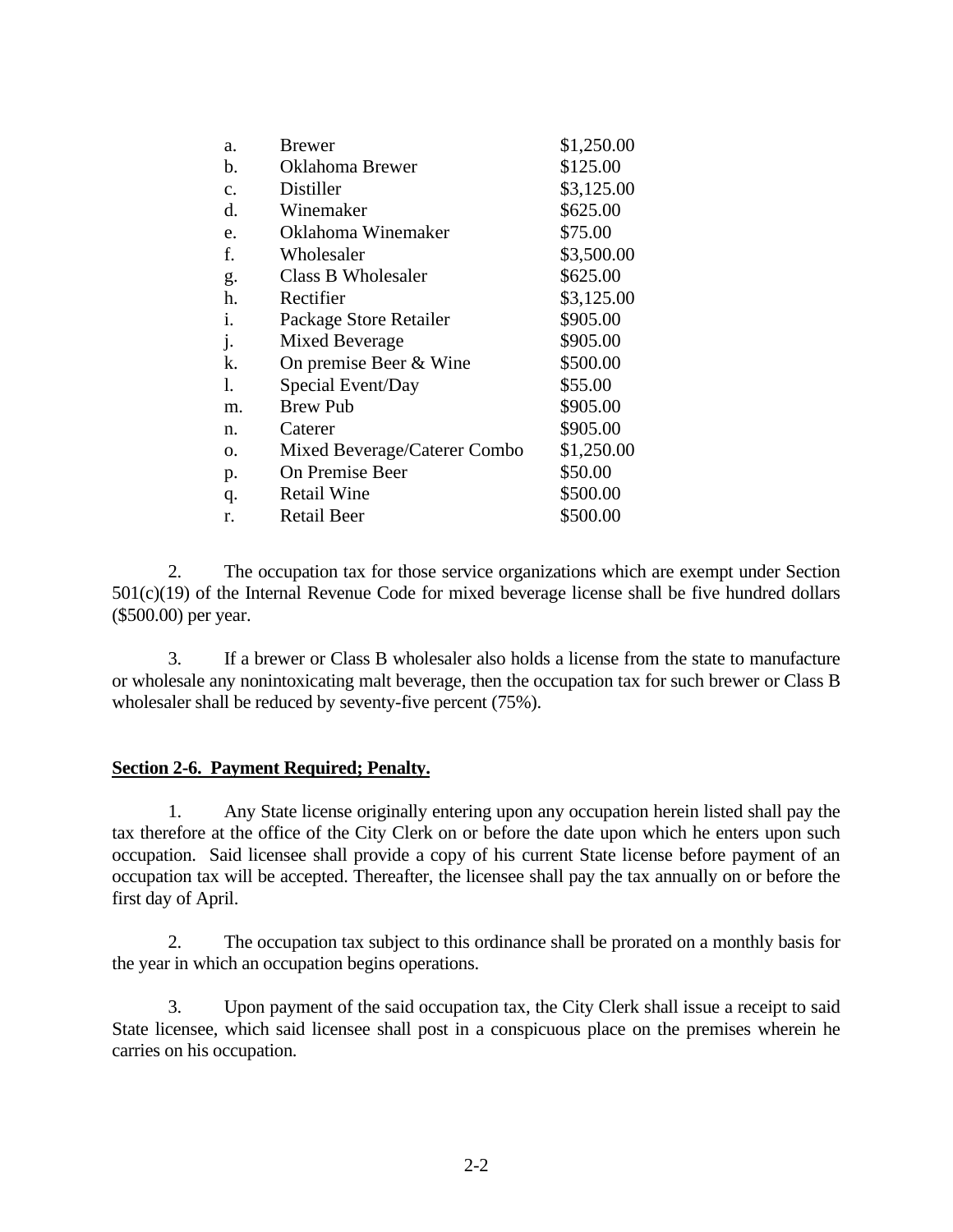4. Any person who engages in any of the occupations taxed by this chapter without paying said occupation tax imposed therefore in advance of such operation, is guilty of an offense against the City of Elk City, Oklahoma, and upon conviction thereof shall be punished by fine and costs as provided for in Section 1-40 of this Code. Each day of such violation shall constitute a separate offense.

# **Section 2-7. Annual Report.**

The City Clerk shall make an annual report to the ABLE Commission, covering the fiscal year, showing the number and class of licensees subject to the occupation tax and the amount of money collected from said tax.

## **Section 2-8. Application for Certificate; Investigations.**

1. Every applicant for a certificate of compliance with the zoning, fire, health and safety code of the City of Elk City required by Title 37 of the Oklahoma Statutes shall apply at the office of the City Clerk by:

- a. filing a written application on forms prescribed by that office, and
- b. paying a verification and certification fee in the amount of twenty-five dollars (\$25.00) at the time of filing.

2. Upon receipt of an application for a certificate of compliance the City Clerk shall cause an investigation to be made to determine whether the premises proposed for licensed operations comply with the provisions of the zoning ordinance and any health, fire, building and other safety codes applicable to it.

3. The City Clerk shall act on all such applications within twenty (20) days of receipt thereof.

# **Section 2-9. Issuance of Certificate of Compliance.**

1. Upon finding that the premises of an applicant for a certificate is in compliance with all applicable zoning, safety, fire and health codes, a Certificate of Compliance shall be issued to the ABLE Commission.

2. Upon finding that the premises of an applicant for a certificate is in compliance with all applicable fire, safety, and health codes, a certificate of compliance shall be issued to the ABLE Commission.

3. The above certificate of compliance shall be signed by the Mayor or by the City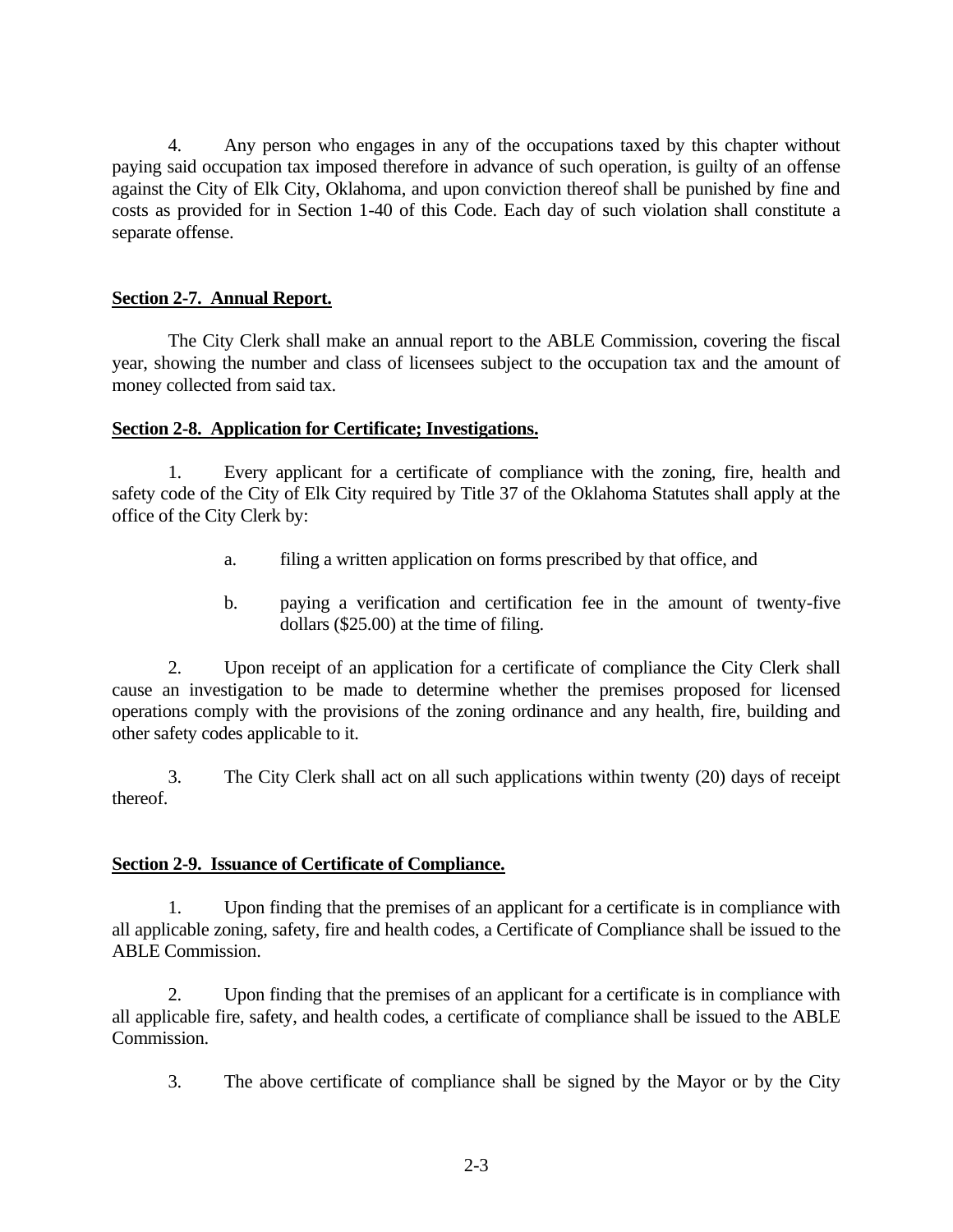Manager.

# **Section 2-10. Retail Package Stores.**

1. The location of a retail package store is specifically prohibited within three hundred (300) feet of a public school, or any church property primarily and regularly used for worship services and religious activities; provided that, if any such church or school shall be established within three hundred (300) feet of any licensed retail premises after such premises have been licensed, this shall not be a bar to the renewal of such license so long as it has been in continuous force and effect. The distance indicated in this Section shall be measured from the nearest property line of such church or school to the nearest public entrance door of the premises of such package store, along the street right-of-way line providing the nearest direct route usually traveled by pedestrians between such points. For the purpose of determining measured distance, property situated on the opposite side of the street from such church or school shall be considered as if it were located on the same side of the street with such church or school. A license shall not be issued for a location on any block where a school or church is located.

2. It shall be unlawful for any person to operate or maintain, or to assist in the operation or maintenance of, any retail package store when the premises are not separated from the premises on which any other goods, wares or merchandise are sold or services are rendered, by nontransparent walls (which may be broken by a passageway to which the public is not admitted). It shall be unlawful for any person to take any alcoholic beverage from such store through said passageway to which the public is not admitted, for the purpose of selling, reselling or delivering in connection with the sale of said alcoholic beverages.

3. It shall be unlawful for any person holding a license for retail package store, or any employee or agent thereof, to keep the premises of the retail package store open for the purpose of selling, or to sell, any alcoholic beverage at any hour other than between the hours of 10:00 o'clock a.m. and 9:00 o'clock p.m., Monday through Saturday; or to keep such premises open for such purposes on the day of any general, primary, runoff primary or special election; or on New Year's Day, Memorial Day, the Fourth of July, Labor Day, Veteran's Day, Thanksgiving Day or Christmas.

4. Retail package stores may sell alcoholic beverages (a) only in retail containers in the original package for consumption off the premises and (b) only at ordinary room temperature.

5. It shall be unlawful for any person holding a license for a retail package store, or any employee or agent thereof, to:

- a. Knowingly sell, deliver or furnish any alcoholic beverage to any person under twenty-one (21) years of age, an intoxicated person or any person who has been adjudged insane or mentally deficient;
- b. Employ any person under twenty-one (21) years of age in the selling or handling of alcoholic beverages;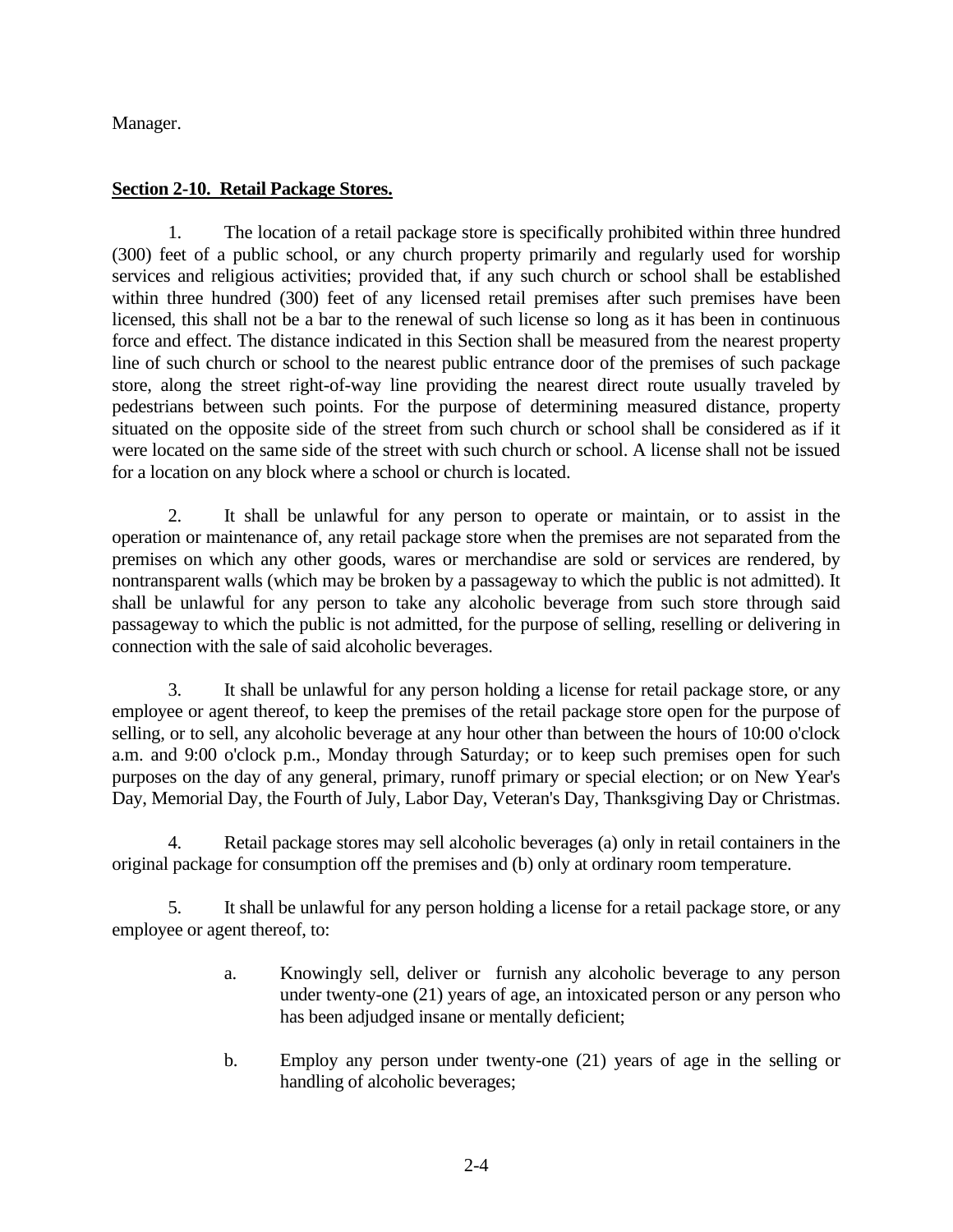- c. Permit any person under twenty-one (21) years of age to enter into, remain within or loiter about a licensed premises; or
- d. Permit any person to open a retail container or consume alcoholic beverages on the premises of a retail package store.

### **Section 2-11 through 2-14. (Reserved for future use.)**

#### <span id="page-4-0"></span>**Article 3. Beer**

#### **Section 2-15. Definitions.**

"Retail Dealer", as used in this Article, means any person, firm, corporation, association or concessionaire who sells, distributes or dispenses, at retail, any beer within the corporate limits of the City of Elk City, Oklahoma, without regard as to the place where such beverage may be consumed or used.

#### **Section 2-16. License.**

1. There is hereby levied upon each retail dealer of beer for consumption on or off the premises, licensed after October 1, 2018, an annual municipal occupation license fee of one hundred dollars (\$100.00).

2. It shall be unlawful for any retail dealer, whether permanent or temporary, to sell, distribute or dispense any beer without having first received a municipal occupation tax, as herein required.

3. No municipal occupation license shall be issued to any retail dealer by the City Clerk, until the applicant has obtained all required State and County permits, and has, in all other respects, complied with the Oklahoma Alcoholic Beverage Control Act. All such licenses shall expire on June 30th of the year following reissuance. License fees shall be paid to the City Clerk and no license shall be transferable.

4. The City Commission shall have the power, after public hearing, to revoke any license granted hereunder, for violation of law or ordinance by the license holder.

#### **Section 2-17. Retail Dealers in Beer.**

It shall be unlawful for any person, firm or corporation operating or maintaining a place of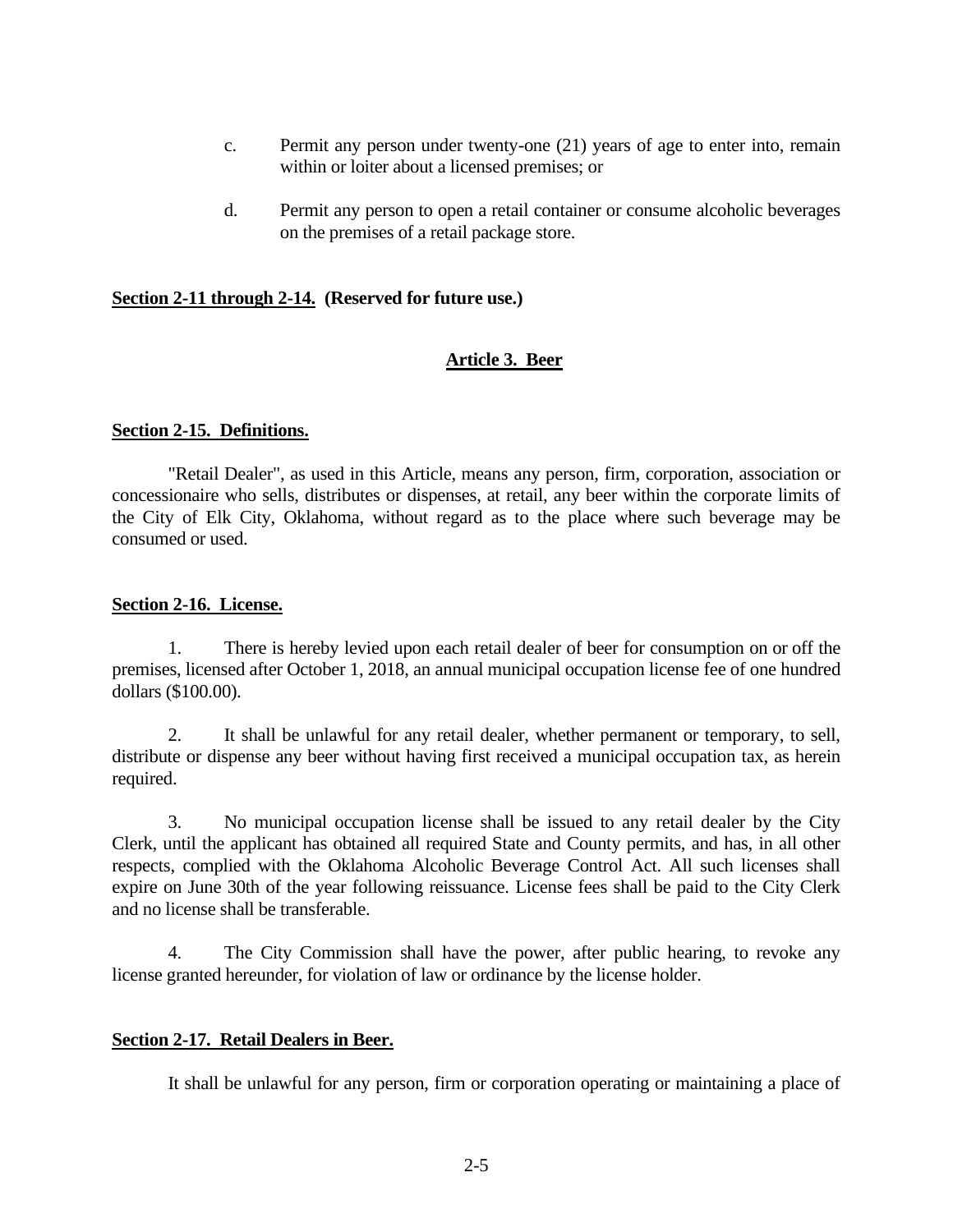business where beer is sold for consumption on the premises, for any person in charge thereof, to:

1. Sell, offer for sale, give away, procure for, or otherwise dispense to, any person under twenty-one (21) years of age any beer;

2. Permit any person under twenty-one (21) years of age to loiter or remain in or around such place of business, except where such business is an eating place where the service of such beverages is incidental to the main business of serving food;

3. Employ any person under twenty-one (21) years of age to work in such a place, except where said is an eating place where the service of such beverages is incidental to the main business of serving food.

4. Sell, deliver or knowingly furnish beer to an intoxicated person or to any person who has been adjudged insane or mentally deficient;

5. Permit therein gambling, betting or operation of a lottery except where allowed by state law;

6. Permit sale, furnishing or drinking of intoxicating liquor; or

7. Permit disorderly conduct, loud or disturbing language or any other violation of State Law or of the Code of Ordinances of the City of Elk City, Oklahoma.

## **Section 2-18. Unobstructed Windows.**

Any business selling beer for consumption on the premises, shall maintain unobstructed windows during all hours that the establishment is open for business, or at any time that beer is being consumed upon the premises.

# **Section 2-19. Hours of Sale.**

1. It shall be unlawful and an offense for beer to be sold, given away or otherwise dispensed for consumption on the premises between the hours of 2:00 o'clock a.m. and 7:00 o'clock a.m. on any day, except Sunday.

2. It shall be unlawful and an offense for beer to be sold, given away or otherwise dispensed for consumption on the premises between the hours of 2:00 o'clock a.m. Sunday and 12:00 o'clock noon Sunday.

3. It shall be unlawful and an offense for beer to be sold, given away or otherwise dispensed for consumption off the premises between the hours of 2:00 o'clock a.m. and 6:00 a.m. of the same day.